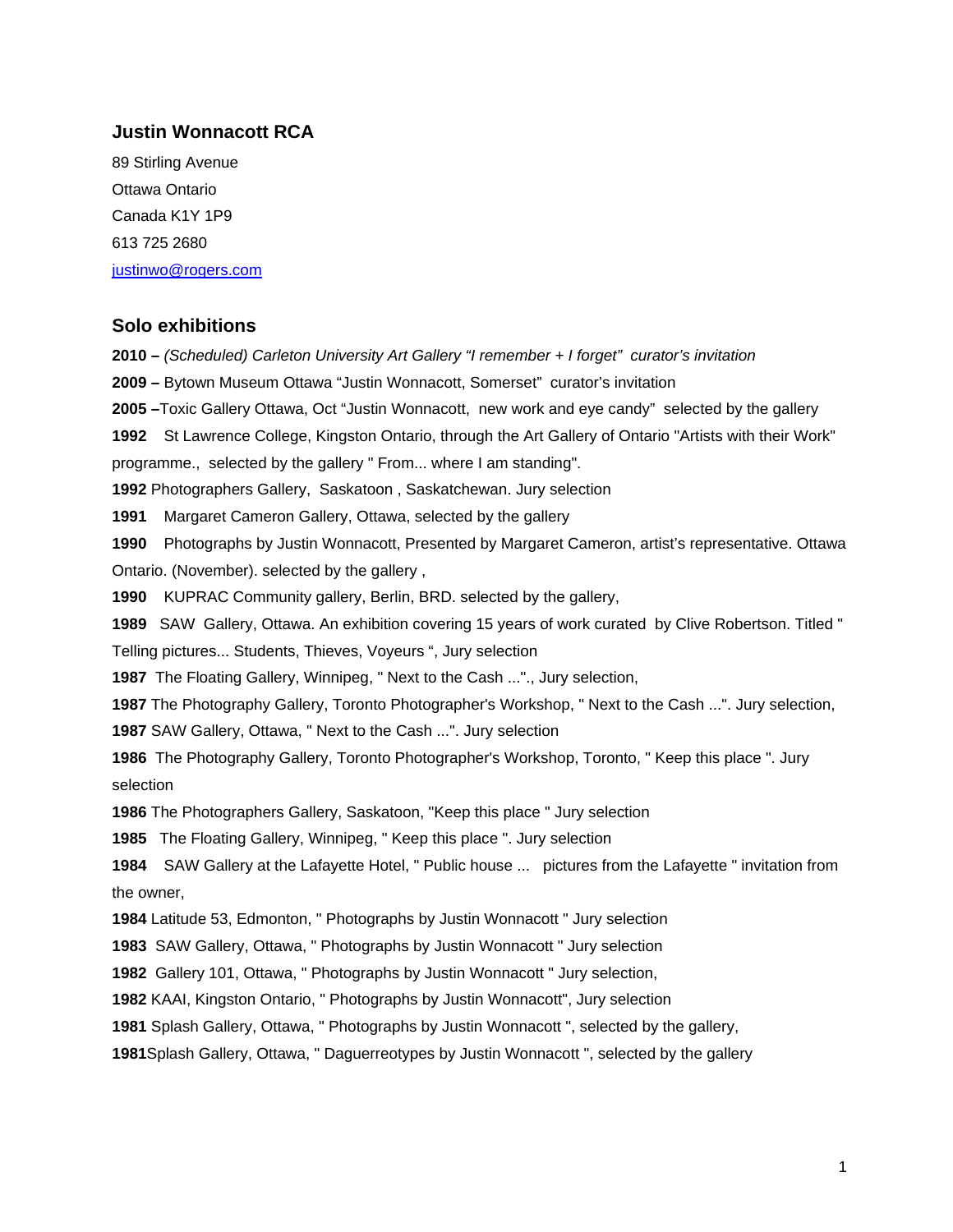**1979** Photographers Gallery, Saskatoon, (workshop space), selected by the gallery " Daguerreotypes by Justin Wonnacott ",

**1977** Between Spaces Gallery, Ottawa, " Photographs by Justin Wonnacott ", selected by the gallery, **1977** Between Spaces Gallery , Ottawa, " Black and white photographs by Justin Wonnacott " selected

by the gallery

## **Two person Exhibitions**

**1999** "Conjoint/conjointe", Karsh- Masson Gallery, Ottawa, Jury selection

## **Selected Group Exhibits**

**2009 –** "The Street/La Rue" – CMCP touring exhibition at Buhler Gallery St Boniface Manitoba, Artists:

Robert Frank, Tom Gibson, Dave Heath, Michael Schreier, Robert Walker, Justin Wonnacott

**2009 –** "Back Burner" - Patrick Gordon , Ottawa

**2009 –** The Collection's Cabinet **-** City of Ottawa Fine Art Collection, City Hall Art Gallery, Ottawa

**2009 –** RCA new members , Calgary Art Central, Calgary–

**2008 –** Evidence – The Ottawa city project, Ottawa Art Gallery.

**2006 –** The Street CMCP, Ottawa Robert Frank, Tom Gibson, Dave Heath, Michael Schreier, Robert Walker, Justin Wonnacott

**2006 – "Le sujet construit"** Axe Neo7. Gatineau Quebec. Catherine Poncin (France), Claudia Liekam (Germany), Lorraine Gilbert and Justin Wonnacott (Canada)

**2005** – Toxic Gallery, First Anniversary exhibition. Justin Wonnacott, Lorraine Gilbert, Michael Schreier, Vera Greenwood and Cheryl Pagurek.

**2005** – Inside Look, Karsh-Masson gallery, Ottawa - selected by the curator.

**2004** – The local scene – acquisitions, City of Ottawa Gallery, Jury selection of the purchased work

**2003** – The Bigger Picture – Portraits from Ottawa, Ottawa Art Gallery. selected by the curator 2003 – new acquisitions Ottawa Municipal art collection

**2002** – Excursions, Gallery TPW, Toronto,

**2002** "Roundabout' Harbourfront Gallery 235 Queen's Quay Toronto selected by David Hlynsky,

**2002** Recent Acquisitions, City of Ottawa, City Hall, Jury selection of the purchased work

**2001** Ottawa School of Art, unjuried

**1999** Ottawa School of Art, unjuried

**1997** Ottawa School of Art, unjuried ,

**1997** Karsh Masson Gallery,

**1997** "Manoeuvres", Ottawa Art Gallery, selected by the curator

**1996** The TPW Collection, Toronto Photographer's Workshop, Toronto, selected by the curator ,

**1996** Instructors 2, Ottawa School of Art, unjuried, Ottawa,

**1995** Selections from the City of Ottawa Corporate Collection, City Hall, Ottawa, Jury selection of the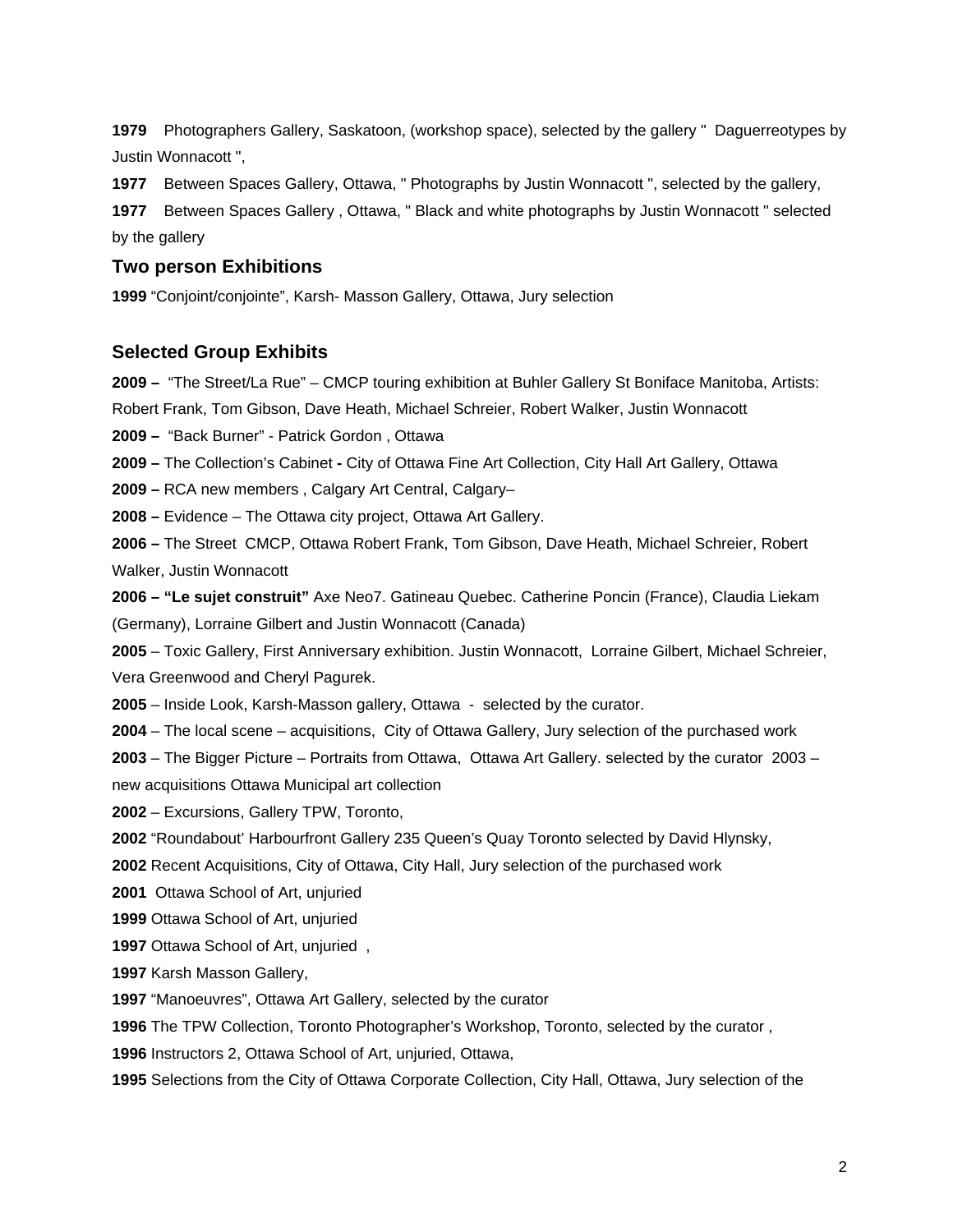#### purchased work

Site Survey Photographs, CMCP Ottawa. selected by the curator,

Axe - Neo - 7, Hull Que. "Ex-Site", Jury selection

Margaret Cameron Gallery, Ottawa, selected by the gallery,

"Picture a Place", Artscourt Gallery, Ottawa., selected by the curator , 1992

" New Acquisitions ", Ottawa City Hall, Jury selection of the purchased work

Margaret Cameron Gallery, Ottawa , selected by the gallery

 " Public Exposures: One Decade " Toronto Photographer's Workshop. Toronto, selected by the curator

" Modern Narratives ", Gallery 44, Toronto., Ann Beiner, David Buchan,

Carole Conde & Karl Beveridge, Justin Wonnacott, selected by the curator

" Transart - The Bus Project ", an exhibition of artworks designed to exploit the advertising context of

the transoms on OC Transpo vehicles. Continued for one year in a multiple of 200., selected by the curator

" Ober de Grenzen ", Arti et Industrie, Den Haag, Holland.,1988 selected by the curator,

" Snakes in the Garden ", Artscourt, Ottawa.1988 selected by the curator

" Selections from the Ottawa Corporate Collection ",Artscourt, Ottawa. selected by the curator ,

" Documentary Styles ", Burlington Cultural Centre,Burlington, Ontario., selected by the curator

" Circa 86 ", Festival for the Arts , Ottawa., selected by the curator

" Art in Situ ", Festival for the Arts, Ottawa., selected by the curator

" Ten Ottawa Photographers ", SAW Gallery , Ottawa., Jury selection

" Latitudes and Parallels ", Winnipeg Art Gallery,(circulating), Jury selection , Macdonald-Stewart

Art Centre, Guelph, Laurentian University Sudbury, Thunder Bay National Exhibition Centre Thunder Bay,

Mendel Art Gallery Saskatoon, Glenbow Museum Calgary, Beaverbrook Art Gallery Fredericton.,

" Six Ottawa Photographers ", Gallery 101, Ottawa. Jury selection,

" Landsites " Toronto Photographer's Workshop. Toronto. selected by the curator

Constitution day... la journee de la constitution ",(circulating), Ottawa, Saskatoon, Montreal.,

collectively organized by the artists

" Focus 80 ", NAPA circulating show., committee selection

" The last pool hall/snooker art exhibition ", Capital Poolroom Ottawa., by invitation "

Latcham Gallery, Stouffville, Ontario. by invitation,

" Exposure ", Art Gallery of Ontario, ( circulating ) Jury selection.,

" Exposure 74 ", Kitchener-Waterloo Art Gallery. Jury selection.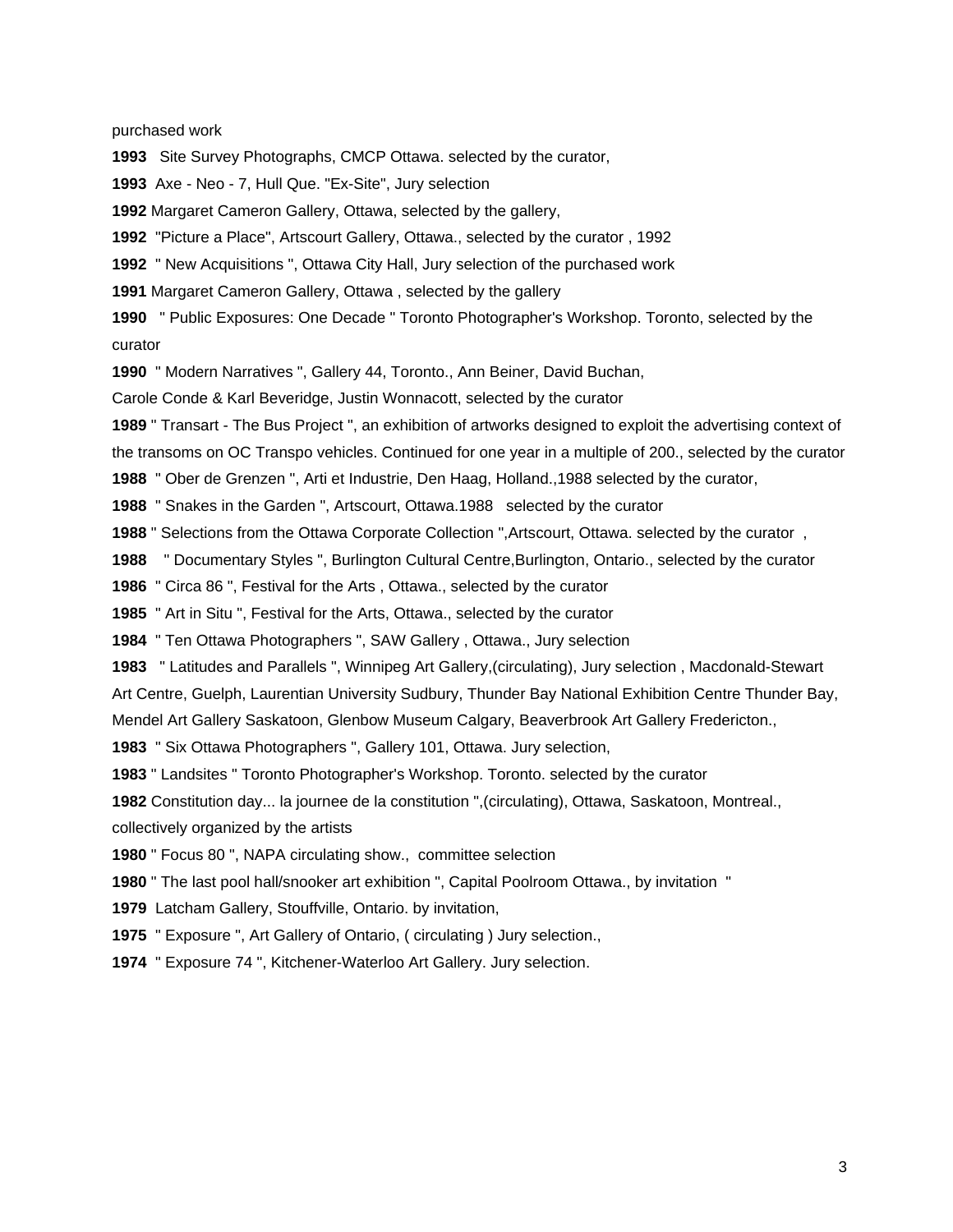# **Public art commissions**

**2003** – City of Ottawa , A commission for a new work titled "compass rose" on the north end of the Waller Pedestrian Mall at Rideau and Waller Street and the redesign and refabrication of an earlier work titled " … from a campers diary." which was destroyed in 1999. Polished black barre granite with image, grey barre granite.

**2001** – Light Rail Transit project for OC transpo. A digital photomontage on transparent film approximately 5x 3.5 feet installed in a freestanding backlit illuminator , Jury Selection

**1998**- Dovercourt Recreation Centre , Ottawa Ontario, This digital work is titled "voice over" and is eight photomontages and text , Jury selection

**1992**-**97** Competition winner for Rideau Street redevelopment project, responsible for artworks and integrated design work on entire area affected. Jury selection

**1992** Metro hall, Toronto. Four 8 1/2 foot x 3 foot photomurals, full colour., Jury selection

**1991**-**2** Competition winner. Ottawa Ballet, 21 foot long monochrome photomural and framing.., Jury selection

**1989** Competition winner. City of Ottawa. Hintonburgh community centre, full colour sectioned 2 x 3 meter photomural. Jury selection

While working on the Rideau Street redevelopment project I was responsible for the research and typography of six texts I had a contractor enameled into the plate glass walls of three bus shelters on the street. These bilingual texts which refer to events chosen to give pedestrians a sense of time and place to contrasts with the street today. These texts refer to a dog named Patto, lost by its owner in 1836, the Arch Riot and an extraordinary display of northern lights seen locally in the  $19<sup>th</sup>$  century.

# **Curatorial projects**

**2002 –** Roundabout a curatorial collaboration – Lorraine Gilbert as participant **.** This exhibition hosted the Toronto Contact Festival 2002 launch. The exhibit was curated by the artists themselves after Patrick Macaulay selected David Hlynsky. David Hlynsky chose Justin Wonnacott who chose Lorraine Gilbert who chose Susan Maceachern who chose Robert Bean who chose Vid Ingelevics who finally chose Alex Homanchuk. There is a website with online texts devoted to this site at <http://www.aregeebee.net/show>.

**1994** "Alliances - the family/la famille". At the CMCP in Ottawa. This touring exhibition examined the idea of family as seen by 32 contemporary photographers broadly grouped by intention into the categories of portraiture, documentary and narrative and artists investigations. While employed by the museum I researched all the relevant holdings in the collection and solicited submissions from over 150 artists in Canada and the USA before I selected the artists and the work to be exhibited. I developed the organizational rationale and structure of the exhibition, the title, the design and layout of the works in the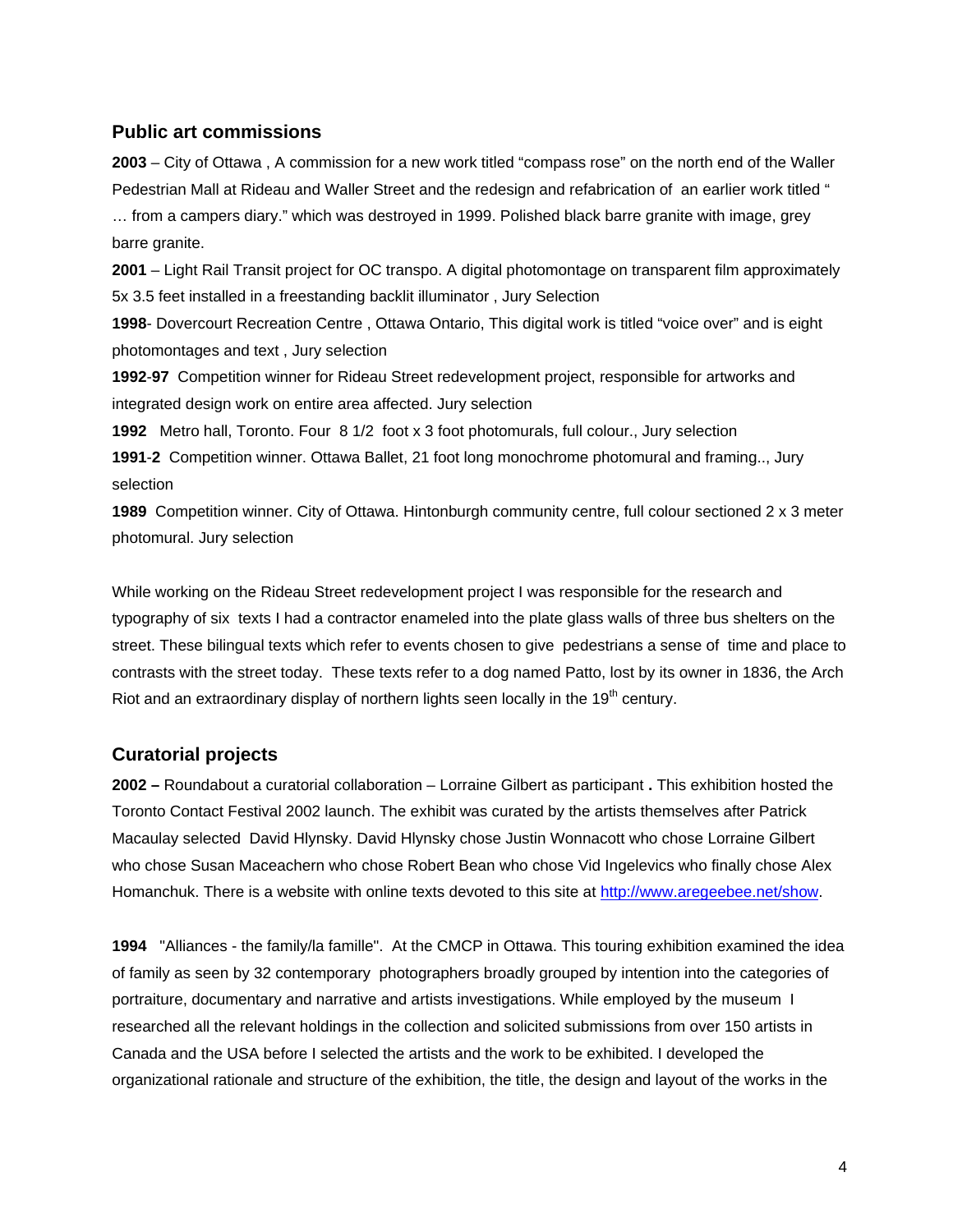galleries, and wrote the introductory texts, accompanying texts for each segment for the exhibition as well as biographies and appreciations of the work for all the artists. I am grateful to the director of the museum, Martha Hanna for her advice and support in carrying out this project, for it was she who initiated the commitment of CMCP to an exhibition dealing with the family many years ago.

**1992** "Silver Anchors / for new boats", Artscourt Gallery Ottawa. This exhibition of work by Isaac Applebaum, Marc Audette, Douglas Clark and Cheryl Sourkes addresses contemporary methods and issues in photography in relation to the broader practice of visual art. The artworks on display emphasize the artist's usage of the photographic image as having inherent meaning in addition to the simple facts represented.

**1991** "Messages Sent/Received", SAW Gallery, Ottawa , an exhibition of 7 photographers using work that addresses issues of social or personal conscience without using traditional documentary methods. Artists : Raymonde April, Robert Bean, David Rasmus, Alison Rossiter, DianaThorneycroft-Pura, Susan McEachern and Vid Ingelevics.

**1990** " Silver ", Ottawa School of Art Gallery, Ottawa. This is an exhibition of the best (read most coherent) work produced by the students enrolled in our photo programme. A brief text and brochure outlined the goals of the programme and attempted to differentiate between the various instructors approaches as interpreted by the students.

**1989** " Photographing Culture ", an exhibition of work by Douglas Curran (Can.) examining twelve years of production concentrating on his anthropological methodology and his own documentary practice. The exhibition consisted of 60 images from his three most significant portfolios with text panels by the artist and a supporting essay by me of approximately 2000 words.

**1988** " Tijd en Afstand ", Kijkhuis, Den Haag, Holland. This was an exchange exhibition of photography and video with this Dutch artists center that presented photo based installation work by Claude Philippe-Benoit and Richard Nigro . The challenges contained in their work were an appropriate way to address a foreign gallery context and their audience as colleagues with similar interests and goals to the originating institution (SAW). The catalogue contains a preface , an introduction to each artist, extensive quotes by them and photographs of other works not on exhibit. Clive Roberstson, SAW Gallery director wrote an essay and historical overview of the video co-operative at SAW gallery which was included in the same catalogue.

**1988** " Real Ideas... cast shadows ", SAW Gallery Ottawa. An exhibition of photogram work by Nina Levitt and Susie King. This exhibition was the result of an artistic "fishing expedition" to see who was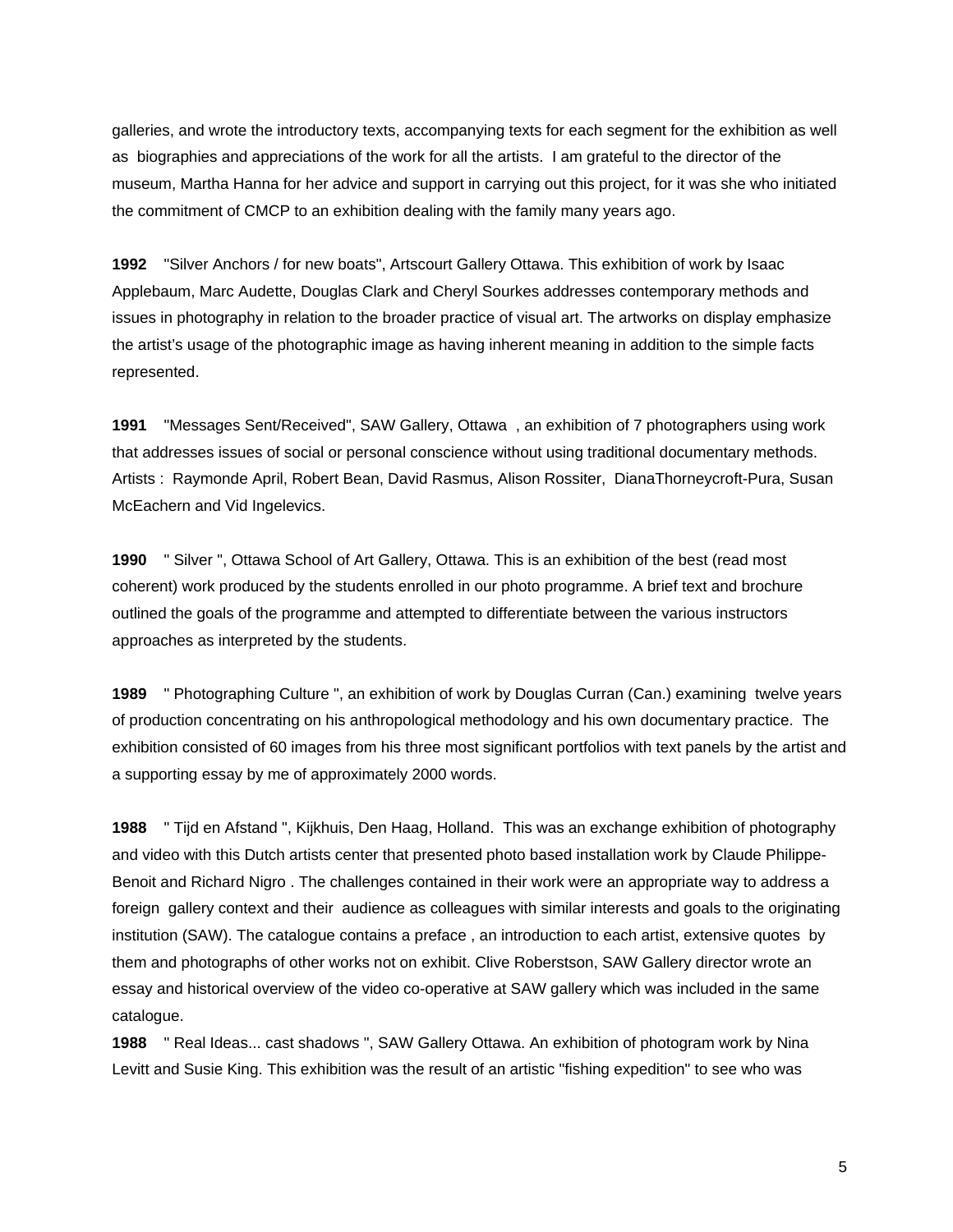producing serious work within this methodology. All of the respondents were women (14) and the show compared the work of two women with very different aesthetics and goals.

# **Special Projects**

In 1990 I worked under the direction of Ann Thomas ( the curator responsible for the Lisette Model exhibition) as a technician for three and a half months . I made contact prints of a large portion of Lisette Model's extant negatives and about 100 enlargements from the original negatives for the photographic study collection at the NGC. More than thirty of these prints are reproduced in the NGC catalogue " Lisette Model " .by Ann Thomas.

In 1992 I was the artist connected with the Rideau Street redevelopment project and was a full member of the design team responsible for determining the appearance of the reclaimed street. The artworks I created for this commission were all made with digital tools.

# **Current researches:**

Refining and adding to my body of photo based work that visually refers to the art history of political photomontage , popular advertising and design.

Investigating popular photographic practice and the emergence of the online searchable archive as a potential art medium.

Exploring the portrait as a constructed image.

Collating and researching a large archive of pictures of artworks on public display in the National Capital Region for a book. This body of work is a personal look at some ideas and issues posed by these works that is primarily intended to form a visual critique which also has a documentary dimension too. This project is in its 4th year.

Continuing to photograph of all the buildings on Somerset street between Wellington street and Bank street and organizing the images for an online archive.

# **Workshops , presentations given**

- Bytown Museum, online project and presentation , 2009
- University of Ottawa 2008
- Alberta College of Art and Design, Calgary Alberta, President's Scholar Residency, 5 days , March 2008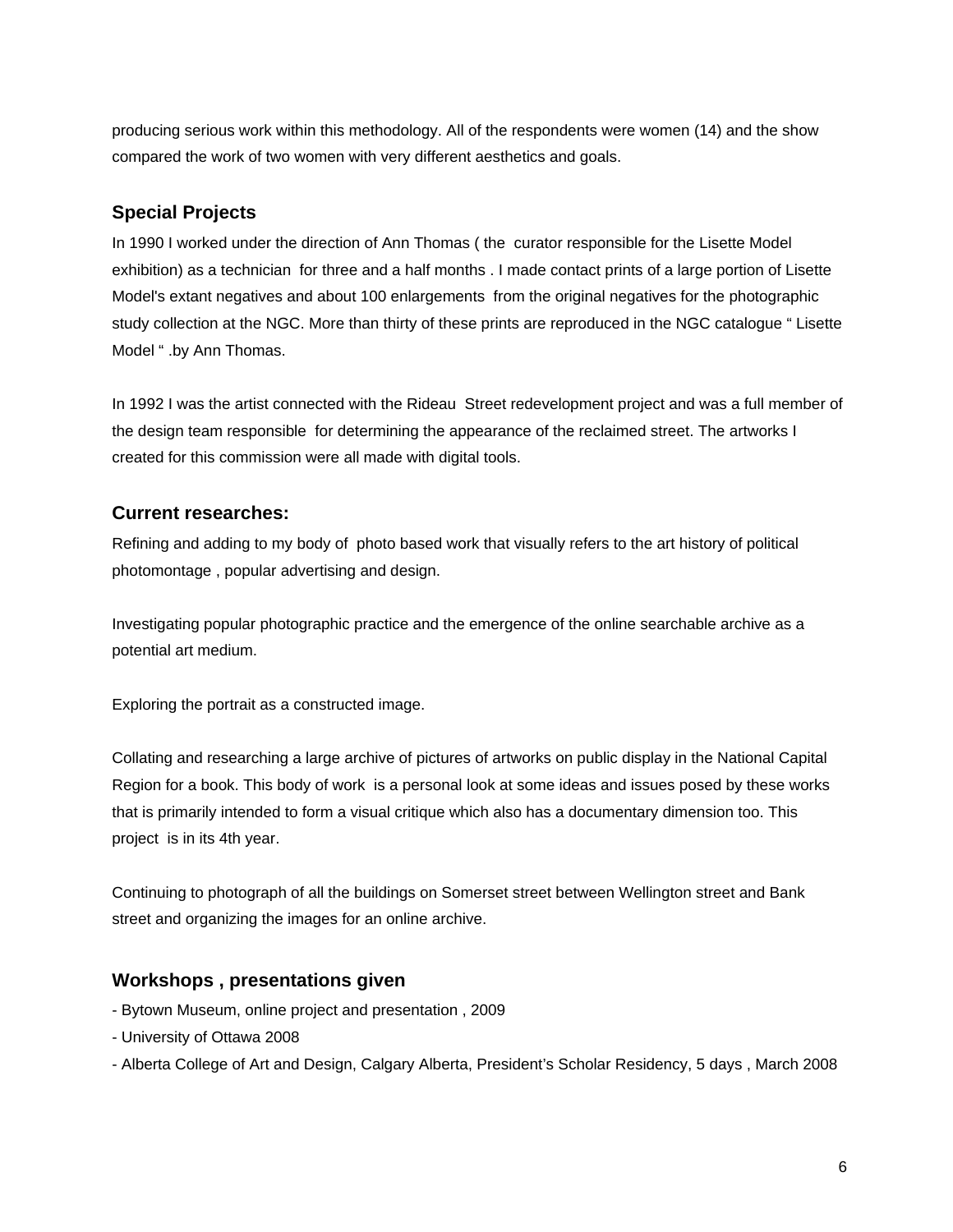- SAW Gallery
- Gallery 101
- Canadian Artist's Representation
- City of Ottawa
- CMCP
- Camera Canada College 1998
- Photographers' Gallery 1992, 1986, 1979
- St Lawrence University , NY, USA , 2001
- Ottawa School of Art various

# **Teaching Experience**

#### **University of Ottawa**

**2009 -2010** photo 1331c, 1331b

**2008 -2009** photo 1331c, 1331b 3094 and 3092.,

**2007 -2008** photo 1331c, 1331 and second semester of 3032,

**2007- 2006** , Photo 1331-A,

**2005** photo 1331A, Photo 1331C in the visual arts programme, fall

**2002** photo 1331C in the visual arts programme.

**Ottawa School of Art**,

**Spring 2002 – fall 1999** (many courses, i.e. diploma photo, History of Photography, digital image making)

# **Nova Scotia College of Art and Design**

**Spring 2000** photo 3400 and 2000

**Ottawa School of Art** 

**Fall 1999 – fall 1988** without interruption (many courses, photography diploma, general interest, )

## **Carleton University**

**1987** Winter Continuing Education Program, photo

## **Relevant education and experience**

I am a self taught artist without formal academic training, *(I attended the University of Western Ontario for a brief period in 1971 but withdrew without graduating.)*. I have been photographing since 1973 and studying art, photography and the history of photography seriously since 1979. I began to teach 20 years ago.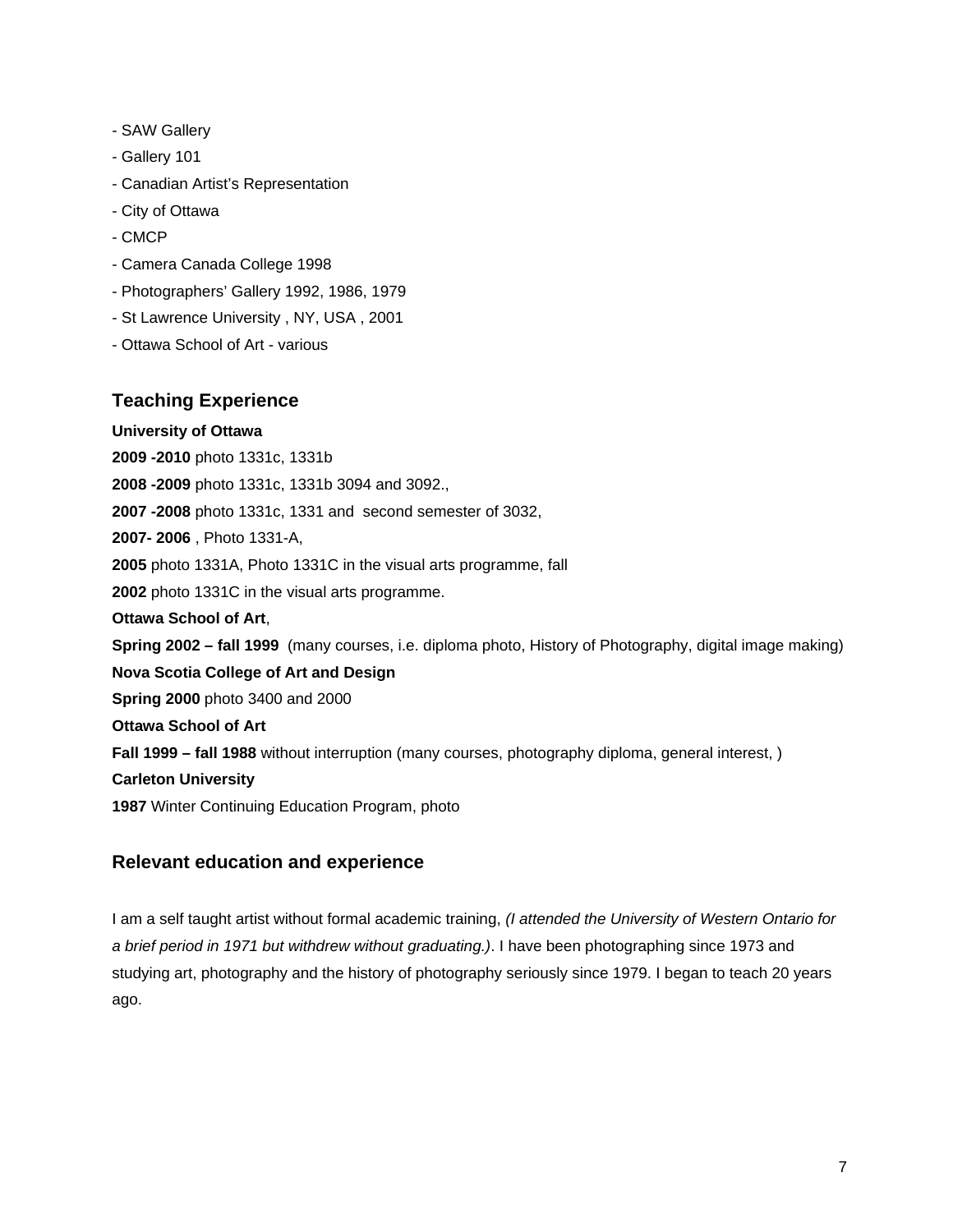Early in my career I acquired much of my technical knowledge through work opportunities and experience. My first employer in Ottawa was a large photographic firm with a general practice. The owner gave me unrestricted access to the cameras and darkrooms which taught me a great deal. The constant exposure to the busy traffic in pictures at the company was also an important part of my learning experience at Photo Features in 1974-5. After leaving the firm in 1975 I worked as a photo journalist (I held a House of Commons press card for the years 1975 and 1976) and photographed assignments for a variety of clients including the Toronto Star, Canadian Press, Maclean's Magazine and other publications. As well, I made photographs for corporate and government clients including, the National Gallery, The Office of the Governor General, The Canada Council Art Bank, Moishe Safdie, Canada Post, Phototheque, and many others. In the early 80's I worked part time in the audio visual industry to support myself while I was engaged in creative work. I have a wide technical foundation in the tools and procedures including: studio and location work with electronic strobes and view cameras, photojournalism, optical printer and animation stand work, display and exhibition printing in black and white and colour for commercial clients , fine art printing for other artists, custom colour printing and a brief period of work as a photographic laboratory manager.

My decision to shift to digital technologies came in 1992 when I began using digital tools and computer software as an essential part of my creative process. I have maintained at least one website continually since then. I first exhibited work made with digital tools in 1993, and began teaching others how to use these tools at the Ottawa School of Art in 1997.

# **Published writing:**

**2009** "Go – Print – Screen, The Public Domain and Digital Prints" Catalogue essay for Voix Visuelle Exposition Internationale d'estampes numérique miniature.

**2001**,"Radiolarian life, the parts of a flower and the Philosopher's stone" for Boreal Art/Nature A text regarding the online web artworks of Lorraine Gilbert and AE (Stephane Claude and Gisele Trudel. , **1999** "Interface - a review" Blackflash Magazine , Spring,

**1997** "All that glitters ..." Mix Magazine Fall

**1996** The globe that was flat..., Justin Wonnacott, Blackflash, Summer,

**1996** File not Found , Blackflash, Fall

**1994** "Alliances - the family", Texts to accompany the exhibition of the same name published by C.M.C.P., 16pp stapled.,

**1994 –** Quarry Magazine,Volume 43, #3 Alliances – photo essay and introduction.

**1991** "Sometimes you have to wear a suit ..." Proceedings of the City of Ottawa "role of the Artist in Public Art " Symposium(paper ).,

**1991**."Messages sent and received" ,essay SAW news Jan,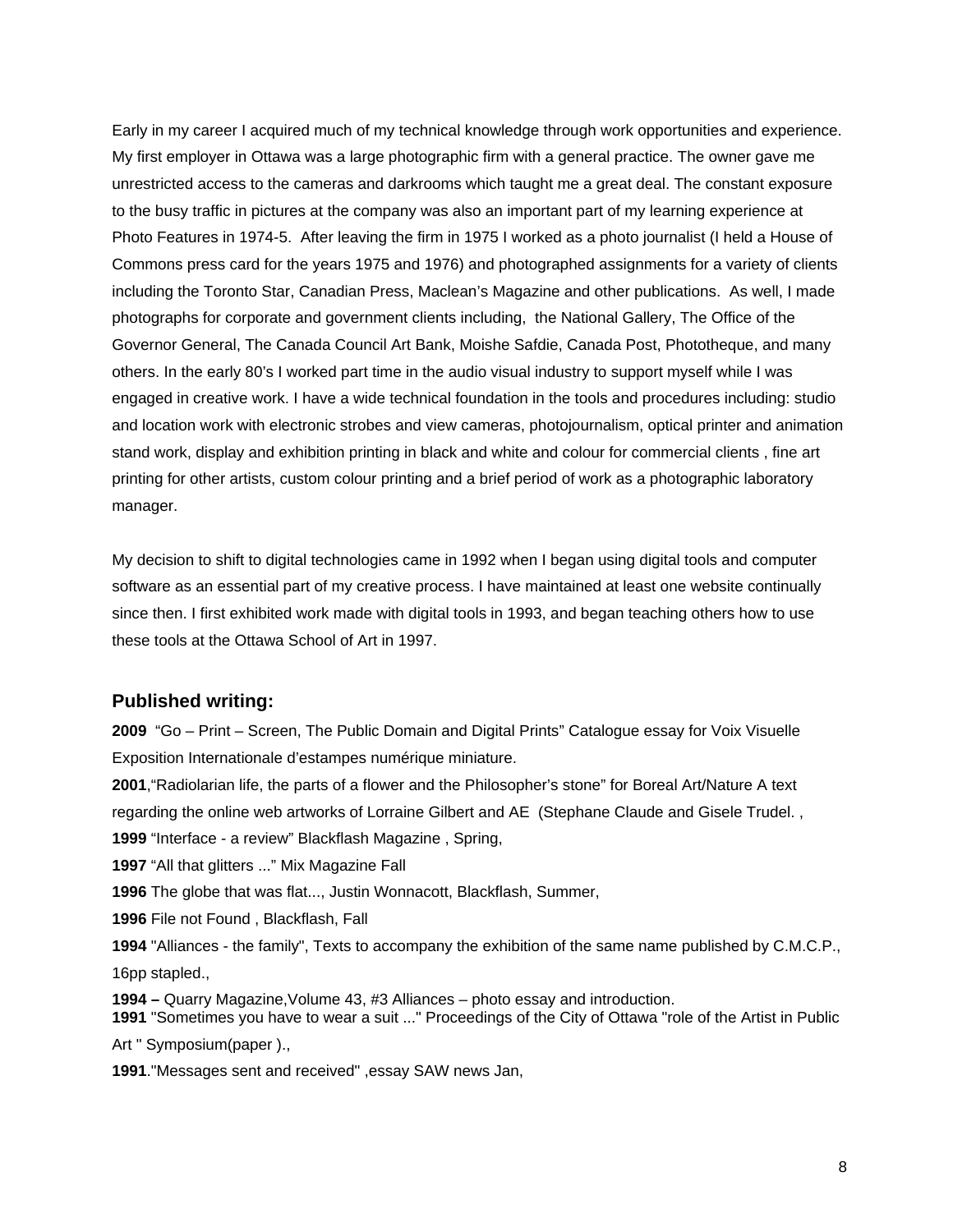**1990** Belief and Culture, Justin Wonnacott, Published by Alberta College of Art, **1989**.,In Defense of the Hairlight, TPW Views, Fall,

#### **Selected Reviews, Catalogues, Notations**

**2009 – "Words , Money, Pictures"** Online Interview with Tony Fouhse – <http://tonyfoto.com/drool/2009/10/25/words-money-pictures/>

**2009 – "Justin Wonnacott: Somerset"** Review by Katy Levan – Voir weekly, Drool Blog <http://tonyfoto.com/drool/2009/06/14/stuff-information/> , Kathleen Petty CBC Radio interview July 2009 <http://cbc.ca/ottawa/media/audio/ottawamorning/20090615somersetphotos.ram>

**2009– "Justin Wonnacott: Somerset"** Catalogue, Essay by Christoper Davidson imp Bytown Museum 108pp

**2009– "Tract" ,** Ottawa Art Gallery quarterly , Spring 2009 pp16-17 "cornucopia" re New Acquisitions

**2008– "Collections" ,** Ottawa Art Gallery book dealing with contemporary art, Emily Falvey,

**2008– "Evidence - The Ottawa City Project" ,** x, Ottawa Art Gallery, curator Emily Falvey, Fall 2008

**2008 – Justin Wonnacott, "The fish list/ I remember and I forget" ,** Vie des Arts Magazine , summer By Lori Beaman

**2006 – "The Street" ,** "On Tour" traveling exhibitions publicity materials for the NGC/CMCP

**2006 –** Ottawa City Journal , cover banner and 1 page article by Patricia Lonergan, Nov 22

**2005** - Ottawa Citizen, coverage re Karsh Award

**2005** – Voir, Dec 15 par Line Dezainde

**2005 –**Ottawa Express , cover and feature Review by Anita Eutaneier vol12,#31

**2004** The Bigger Picture – Portraits from Ottawa, catalog published by the Ottawa Art Gallery, CV issue #62 ,

**2003**, The Bigger Picture – Ottawa Art Gallery texts by Karen Love,.

**2002** Roundabout brochure – Introduction by Patrick Macaulay, York Quay Gallery Harbourfront and

statement by David Hlynsky.. Entire texts can be read online at [http://www.aregeebee.net,](http://www.aregeebee.net/)

**2000** McLelland and Stewart "Canadian Encyclopedia 2000 edition" - mention and references to my work in the essay concerning Public Art, essay by Annalee Adair.,

**1998** Spring Visual arts insert, The Globe and Mail May 16, Dan Falk,

**1997** Manoeuvres – Regional Representation in the Canada Council Art Bank, Ottawa Art Gallery , text by

Diane Genier.. Selected Photographs from The Collection, Text by Susan Close, City of Ottawa

**1996** Digital Reflections, Rafael Goldchain, Blackflash Spring,

**1995**, Family Stories, Susan Close, Blackflash, Spring ,

**1995** Like Smoke through a Keyhole - David Hlynsky, Blackflash summer ,

**1995** Canadian Art, Fast Forward, Ontario, Winter,

**1992**, "Picture a place" , Artscourt Gallery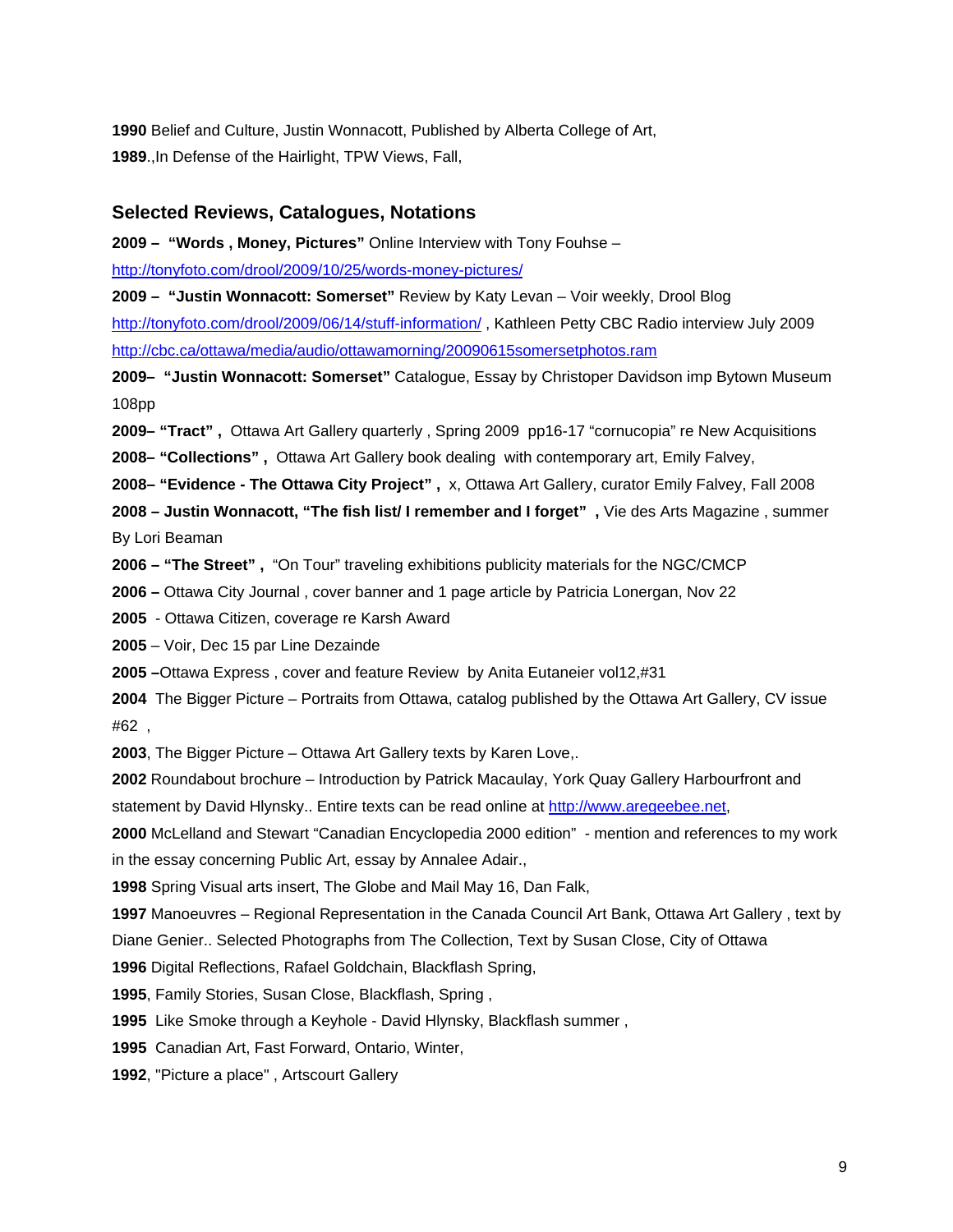**1992**, Blackflash, Interview with Julian Mills and images.

**1991** Public Exposures- One Decade. TPW 1991.,

**1990** In Review: Justin Wonnacott at SAW Gallery, Hamish Buchanan, TPW VIEWS 1990., Modern Narratives by April Hickox. Gallery 44, 1990,

**1989** Telling Pictures...Students, Thieves, Voyeurs, Clive Robertson, SAW News, Snakes in the Garden, Gary Mainprize,

**1988** Artists and their Work , broadsheet, Art gallery of Ontario Extension Services, 1988., "Next to the cash... " Connie Hitzeroth TPW Views 1988, Traveling exhibitions catalogue, Canadian Museum of Contemporary Photography.(For "Keep this place"), Documentary Styles (broadsheet) Burlington Art Gallery, James Chambers and Andrew Danson. .

**1985** " Art in Situ ", Festival for the Arts, Ottawa.,

**1985 -** Blackflash, Winter , Vol3, #4

**1983** Latitudes and Parallels, Winnipeg Art Gallery, Shirley Madill,

- **1980** Camera Canada daguerreotypes
- **1975** Exposure catalogue , Art Gallery of Ontario.

## **Websites**

I have maintained a constant presence on the web since 1992 .

[Http://fotoclass2.typepad.com](http://fotoclass2.typepad.com/) is a current tool for my  $3<sup>rd</sup>$  year course in the winter of 2008.

[Http://aregeebee.typepad.com/fotoclass](http://aregeebee.typepad.com/fotoclass) is a large blog for my students in Photo 1331. This site was built as a resource and an interactive tool. The fotoclass blog contains course information, assignments, technical texts and resources that I have written and extensive written material to help students with various issues that are relevant to the course as I teach it. I wrote and illustrated all of it with some minor exceptions that are noted. There are over 100 pages available from the site.

[http://somersetstreet.com](http://somersetstreet.com/) is a blog of photographs and details of a large number of buildings on Somerset street west.

[Http://www.aregeebee.net](http://www.aregeebee.net/)an obsolete site which remains as the front door to the roundabout exhibition at [Http://www.aregeebee.net/show](http://www.aregeebee.net/show) and to photographs of public art at <http://aregeebee.net/pages/justinp.htm> [Http://Dawndale.com](http://dawndale.com/) and [Http://shanleung.com](http://shanleung.com/) are web documents I photographed and created for clients [Http://www.aregeebee.net/vegetables](http://www.aregeebee.net/vegetables) is a joint project with my daughter.